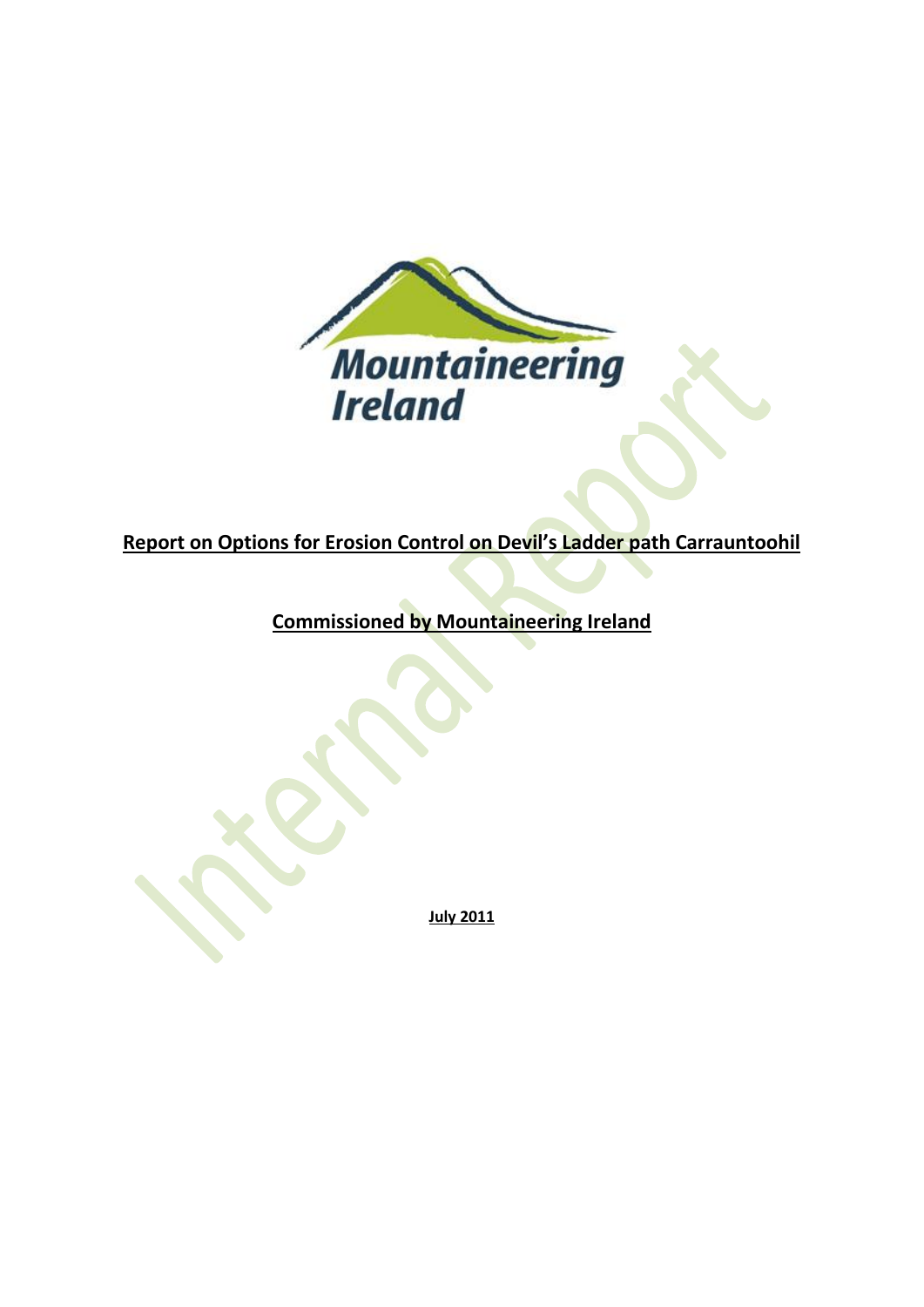# **Report on Options for Erosion Control on Devil's Ladder path Carrauntoohil**

# 1. I**ntroduction**

- i. On April  $19<sup>th</sup>$  2011 I was invited by Mountaineering Ireland to view and give my observations on possible options to manage the erosion, primarily caused by walkers on the main path on Carrauntoohil, known as the Devil's Ladder. My observations and comments are mainly based on my brief visit (in exceptionally dry weather), and are largely confined to looking at practical options to deal with the specific erosion problem in and immediately around the Devil's Ladder. However I've also added comments later in the report on the likely impact, that is likely to occur, as a consequence of not doing any remedial work, on other paths in the area, and the overriding requirement to have a fully thought out and fully consulted visitor management /path maintenance strategy for the whole massif.
- ii. Devil's Ladder is easily the most popular and well used path for both ascent and descent for walkers wishing to climb to the summit of Carrauntoohil. The approach is initially along a well made off-road vehicle track from the parking area at Cronin's Yard or Lisleibane, along the Hag's Glen gradually gaining height until an initial steepening just past Loughs Callee and Gouragh lead to the actual gully line that becomes the Devil's Ladder.
- iii. There have been several debates regarding the most effective and suitable method for containing erosion on the Devil's Ladder, as well as a report commissioned by Mountain Meitheal in September 2003. That particular report, while being extremely comprehensive and thorough, has come up with suggested interventions that are seen by many users to be overly intrusive and overly interventionist. However, whatever options are chosen or decided on, it is patently obvious that the problem of erosion on the Devil's Ladder is worsening, that the primary cause of this erosion is walkers, and that a major contributory factor is water erosion, possibly compounded by some freeze thaw activity, especially on the highly unstable side walls of the upper part of the gully.

# 2. **About the Author and personal approach to upland path management.**

- i. I'm currently the British Mountaineering Council's Access & Conservation Officer for Wales, but have previously worked for the National Trust in Wales, both as a Property Manager and a Head Warden. In that capacity I managed a number of teams (both employees and contractors) that carried out upland path repairs on paths in the Glyderau and Carneddau Mountains of Snowdonia. I was also a Project Manager on a multi-agency path repair project that drew down some £4million of European funds to repair eroded paths across all of the Snowdonia National Park. I have contributed to various publications on upland path repairs, including the British Upland Path Trust's "Mending our Ways" publication, spoken at various conferences and training events at various locations across the UK and advised on the suitability and commented on the approach and specifications of several upland path projects.
- ii. In particular I've been critical of the approach adopted by various organisations on Snowdon in previous years, my criticism being based both on the detail of the work (poor quality, over specified and over-engineered) as well as the basic strategic approach where major erosion scars were ignored, but minor paths were over managed. An important point to make is that the management of eroded paths can only be achieved by managing the causative factors, usually people, water and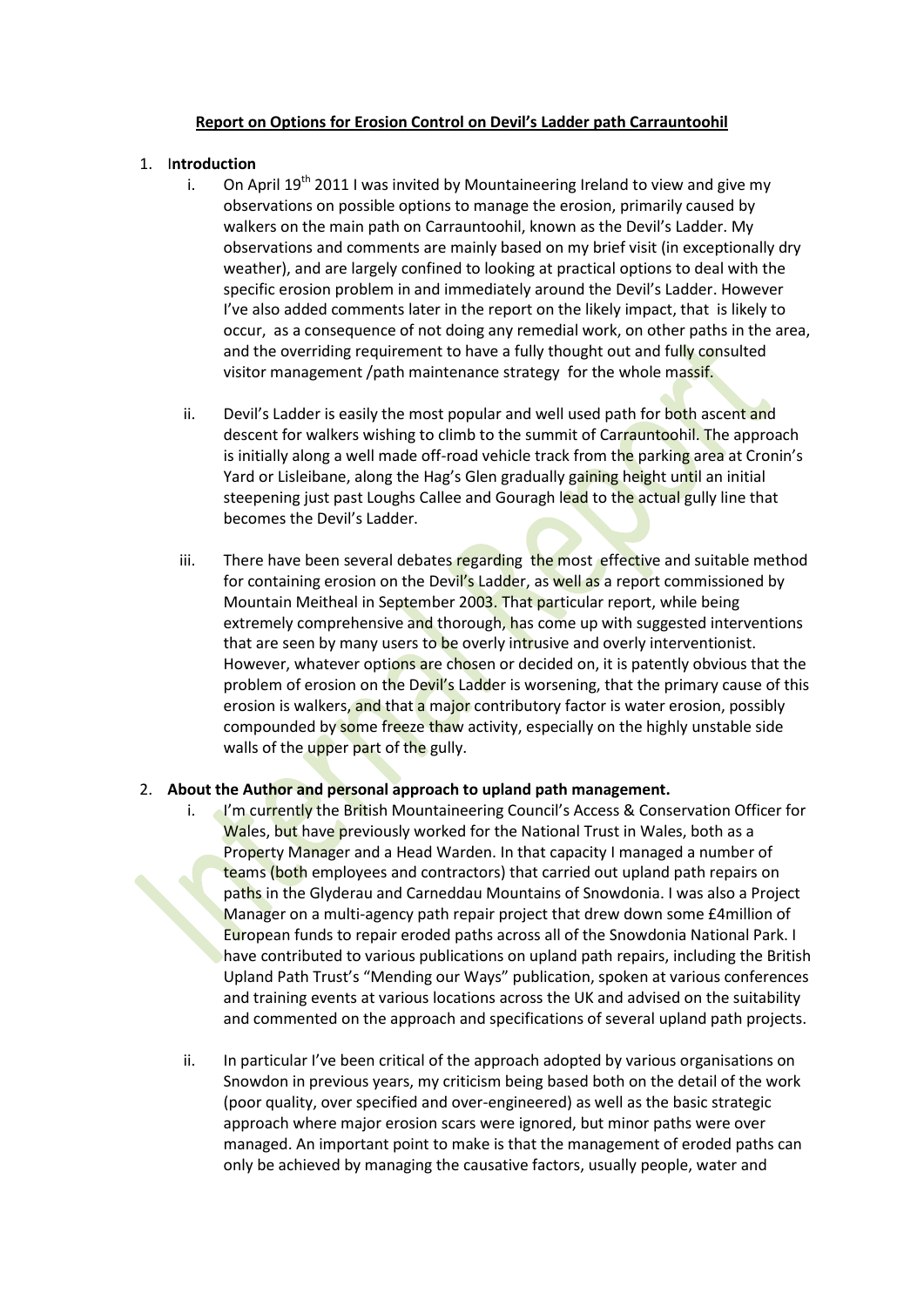grazing animals, and that the management of people starts well before they venture on to the mountain. "Popular" mountains (such as Snowdon, Scafell, Ben Nevis, and Carrauntoohil) have an attraction that extends well beyond the usual hill-walking and mountaineering fraternity. They attract an audience that is inexperienced in mountain skills; have different expectations and only a passing interest in the overall mountain experience, other than achieving a high summit. The response of many path managers and authorities is to quite naturally react to this demand by making the mountain even more accessible by constructing larger car-parks, improving paths, adding waymarkers and signposts and generally marketing the mountains as a tourism venue. In an attempt to manage the problems caused by over and inappropriate use, it's very difficult for managers not to compound the problem – the more intervention there is, then usually the challenge becomes easier and more inexperienced walkers attempt the route and have a greater expectation of improved paths and man-made navigation aids, etc.

iii. There needs to be a greater focus on accurately describing the difficulty and scale of walking in such mountains, that the challenges are natural and "tourist walkers" in particular are made better aware of the nature of the paths and routes on these mountains before they even consider an ascent. The start of a path is often too late for such information, as by that time most people will have already made the decision to climb that mountain.

In a perfect world people need to be managed and informed about the mountains long before they arrive there, however the reality is that for the highest mountain tops, walkers will always arrive and want to climb to the top, no matter what experience they have or how well equipped they may be. There is an expectation among many in society that they have a "right" to get to the highest point of their nation, and that it would be elitist and arrogant to reserve that right to a few committed mountaineers.

iv. The big question is therefore "when is intervention justified or acceptable?" and often, usually as a result of the nature of capital funding land managers go for the large capital projects in preference to small scale but "little and often approaches". The latter approach is generally less intrusive, requires less initial capital costs, but does need a sustained and genuine commitment to long term maintenance and remedial work.

However it is also a fallacy that large scale one-off capital works involving the construction of very solid stone paths require little future maintenance – the nature of upland paths and in particular the inclement weather means that all paths need constant maintenance. There is an unfortunate history in the British hills of many capital funded paths being constructed and then deteriorating through lack of maintenance, only to be subject to another round of expensive and even more intrusive work in another round of funding!

## **3. Strategic Issues - McGillycuddy Reeks**

The Devil's Ladder path is by far the most popular path in the massif and the erosion problems are considerable and very visible. The problem however is not solely contained to this particular path, and there is very obvious and seemingly worsening erosion on many other routes. This will only increase as people become aware of the condition of the Devil's Ladder and become aware of the alternatives, especially the increasingly used zig-zags route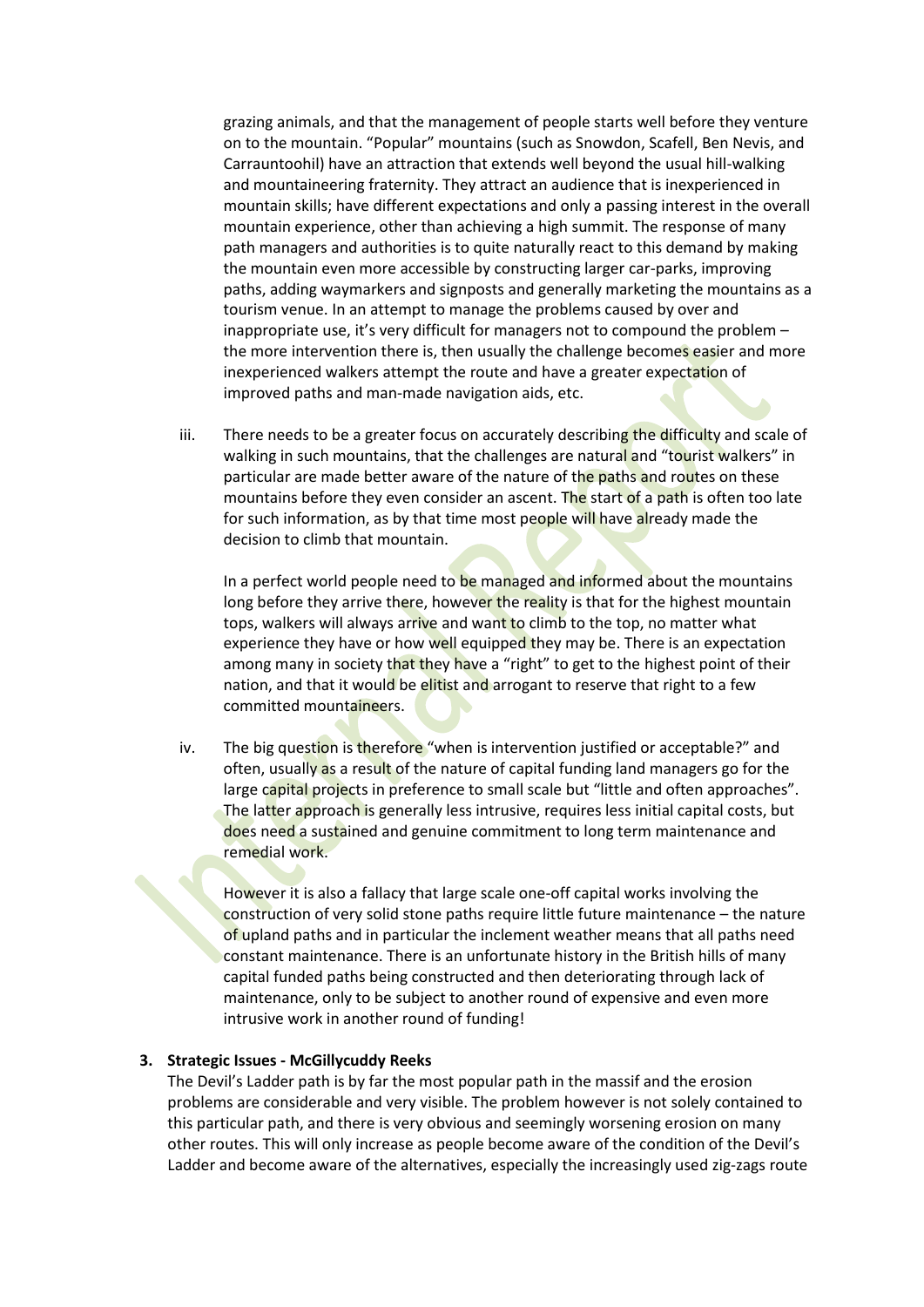along the Cnoc na Toinne slope, used by many as a direct alternative to descending the Devil's Ladder.

There does not appear to be any strategic plan or vision for visitor management on the massif. Some very intrusive techniques have been used to create a path up the nearby Torc Mountain, but with no evidence of any real need or requirement from a conservation or land protection perspective. Similarly, a totally unsuitable waymarked circular route has been created along the valley bottom of Hag's Glen, with some very poor quality and destructive machined path in its lower reaches.

There needs to be an audit of the current situation regarding footpaths on the massif and an indication of visitor numbers and trends in visitor numbers. While all path management is to a certain degree intrusive, and to committed mountaineers, seems unnecessary, there seems to be an inevitability that more people are using the massif, with consequent erosion and scarring. At some point the scale of that scarring will become unacceptable, but the danger is that by the time the damage becomes highly visible, the works required to remedy the problem will also become significant and large scale. As previously mentioned, a commitment is required for a 'little and often' maintenance and remedial approach, such as small drainage channels and water bars at key locations with possibly some short sections of built path at sites that are currently showing evidence of localised erosion (such as the two short steep steps between Coimín Iochtarach, Coimín Lár and Coimín Uachtarach).

The previously mentioned path projects (Torc and Hag's Glen circular route), understandably reinforce the suspicions and reluctance of local mountaineers and hillwalkers to accept path restoration projects.

There does not appear to be a history or expertise in upland path management in the area. If works to remedy the erosion problems (which are very likely to become an increasing threat to the visual and conservation value of the area) are to be carried out in a manner, that is both sustainable and sympathetic to the character of the area, then a locally based workforce would need to be trained up to acquire the necessary skills. One way for this to happen would be for an experienced team from elsewhere in Ireland (or the UK) to be used to train up and supervise a local group, using the Devil's Ladder as the focus. This has occurred elsewhere, such as the Snowdonia Upland Path Project, funded through European EAGGF structural funds, which although based on the repair of upland paths, was in reality and for funding purposes, a training and upskilling project for unemployed workers.

## **4. Devils Ladder –**

#### **i. Path description**

The Devil's Ladder section of the path is well described in the Mountain Meitheal report. That report conveniently splits the gully into four distinct sections, with a suggested solution to each section described separately.

## **ii. Section 1 "The Approach"**

The report suggests that permanent built cairns should be constructed along this route, to replace the ad-hoc walkers cairns that have appeared along this section. I would strongly suggest that this is inappropriate in this setting, and would set precedence for other paths in the area. There is also the suggestion that the path should follow a "zigzag" line, and again I would disagree with this as the nature of the ground is such that many people would attempt to short cut the zigzags. Zigzags also look imposed and formal in such an open setting and would be very visible from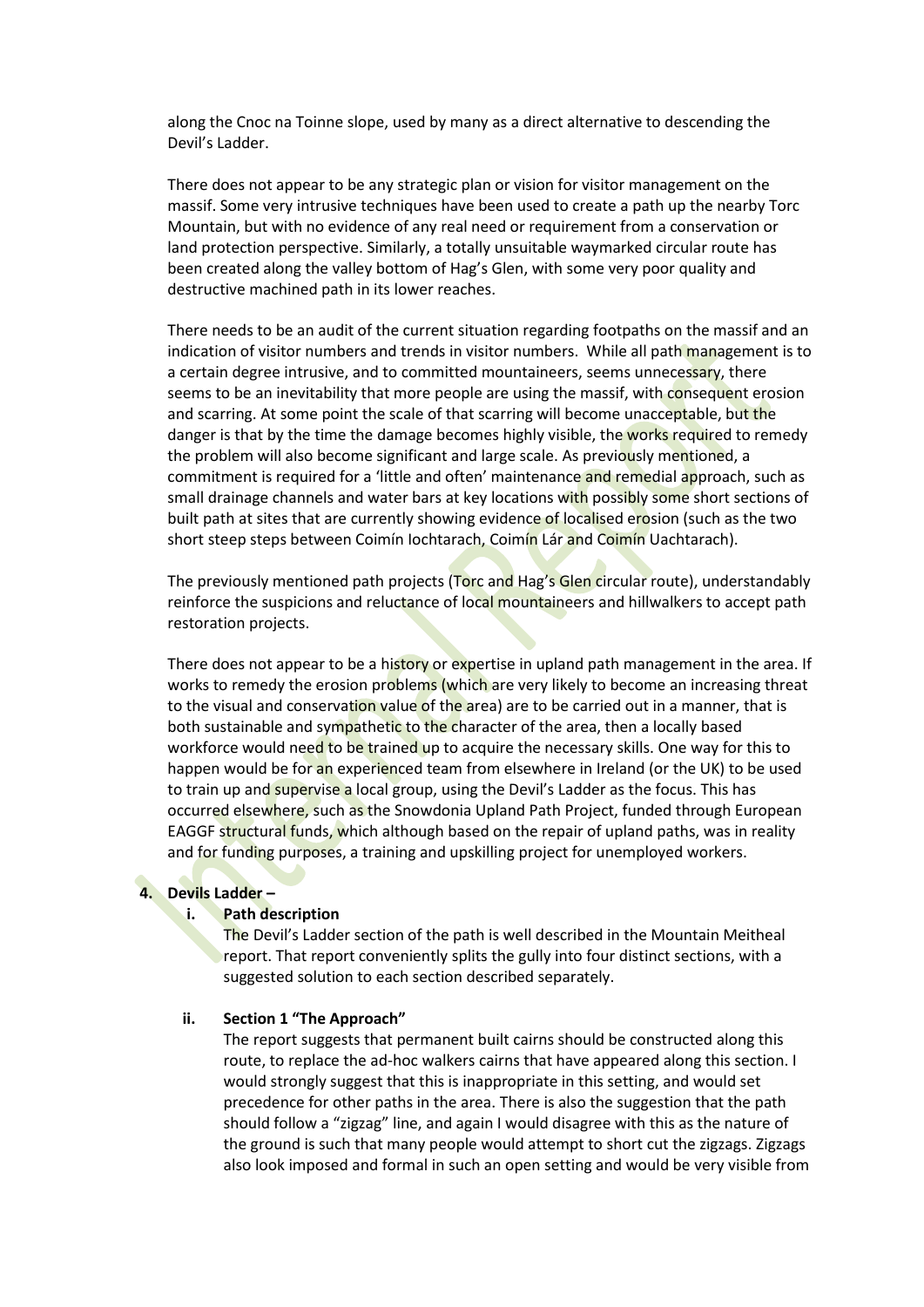adjacent mountain slopes and ridges. For now I would recommend that a system of fixed point monitoring using photographs (both distant and close ups) is established to ascertain if the problem of erosion in "The Approach" is genuinely getting worse before committing to any remedial works. If, following a period of monitoring, erosion control works are deemed necessary then the works should be based on constraining the path to one line, using soft techniques such as re-vegetating, "boulder planting" and blocking off any subsidiary braided paths. Any created or "formalised" (in the loosest meaning of the word formal) paths should follow a natural soft curving line, avoiding acute angles.

## **iii. Section 2 Lower Section of the Devil's Ladder**

The original report is reasonable in its suggestions here  $-$  but again I would avoid formal zigzagging. As with Section 1, formal monitoring is required to establish if there really is a worsening problem here, or if the area self-recovers during quieter times.

# **iv. Section 3 Scree and boulder mid-Section**

My suggestion here is that a clearly defined line is established, following the most natural curving line and using the natural topography as much as possible. In places some subsidiary paths may be blocked off by judicious use and movement of large boulders and clearing loose and blocking boulders from a preferred "desire" line. Some simple water bars may be required at specific points to direct surface water away from the desire line, but the exact location and necessity would need to be established during periods of heavy rainfall.

Again here, I would fundamentally disagree with the construction of formal cairns. As the angle here starts to steepen, consideration needs to be given to the fact that at this sort of angle the requirements and pattern of walkers descending may be different from those ascending  $-\frac{1}{2}$  and this can be used to good effect to help discourage descending walkers from taking short cuts, by creating "false steep dropoffs" at points where people are likely to short cut corners.

At this time there is no requirement for a formal pitched path in this section – again only a programme of monitoring can establish if the problem is worsening, and at this section a combination of both photo-monitoring and vegetation monitoring (to establish if there is an overall loss of vegetation over the whole section or if the path/vegetation cover simply moves from year to year).

If the problem worsens appreciably and visitor numbers increase in the next few years then it's highly possible that a formally constructed pitched path may be required, which although highly labour intensive, would not be technically difficult at this section.

# **v. Section 4 The Upper Section**

The problem of erosion and serious instability is very pronounced here. The nature of the erosion at the very top of the gully is visibly cutting away at the actual peat and horizontal ground above the gully. This is creating an ever increasing steep section at the very top of the gully, which is causing some walkers to attempt to find alternatives to descending this route.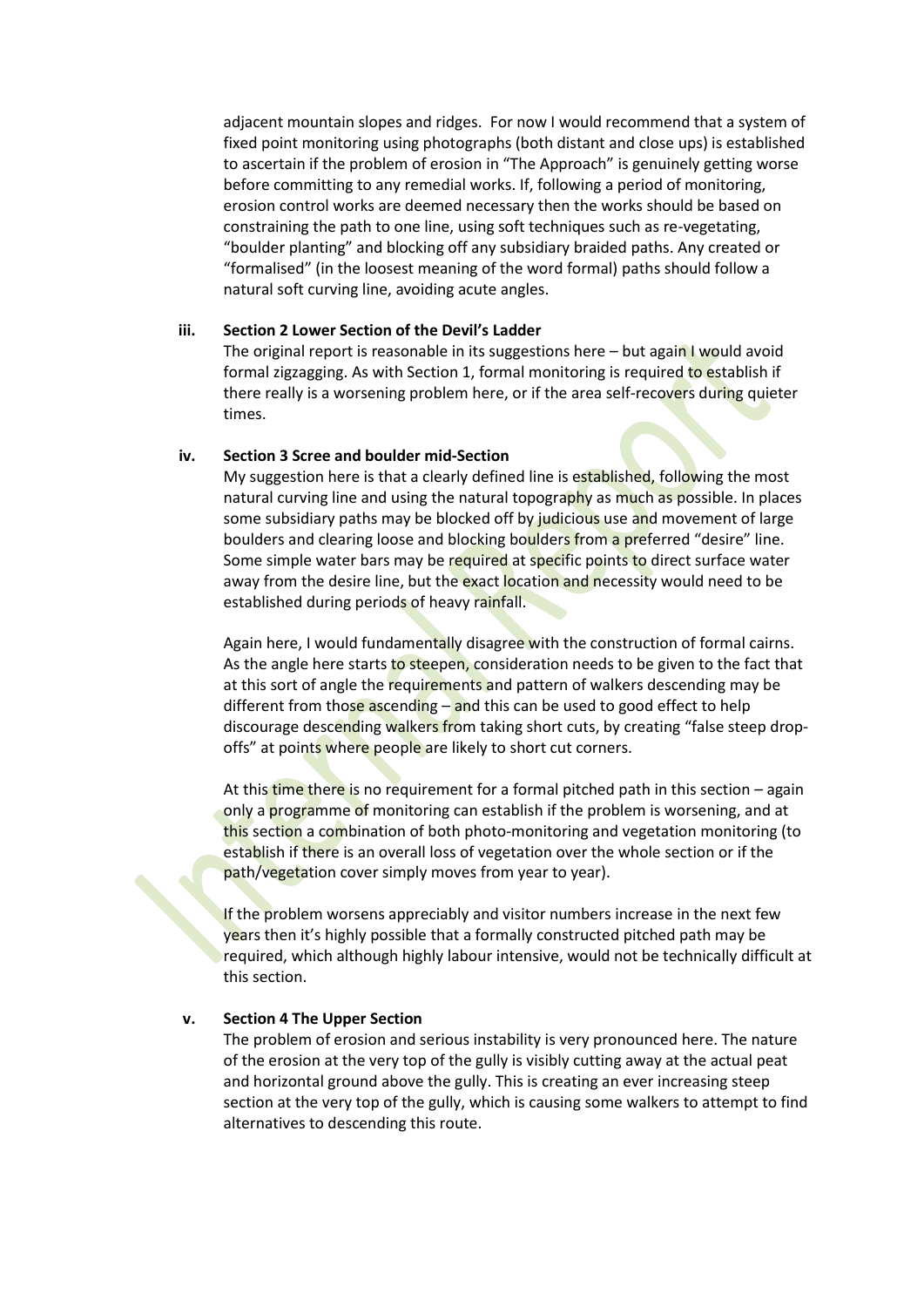The solution to this problem is a difficult one, both technically and in terms of getting labour to the site to carry out the work.

The solution has to be an engineered one – the problem will not stabilise by itself and due to the nature of the soil and softer rock in the gully bed, will simply continue to erode until it becomes virtually impassable for ordinary walkers. The consequences of this on another mountain might not be such a major problem, but this is Ireland's highest mountain and walkers will simply seek another route, shifting the problem elsewhere and creating a similar scar on another part of the mountain.

My solution to this would involve stabilising the top of the gully, using large boulders to create a "platform" to prevent loose rock, soil and debris from washing down the gully. The side walls would need to be "shored- up" using a drystone wall type technique, but with the barter on as shallow an angle as possible, and using turf<sup>1</sup> and soil as the "mortar". In time this would allow vegetation to become reestablished over the eroded side walls.

Due to the size of the gully and the weight of stone involved, it's possible that this would need to be stepped, and the foundation stones of each "step" anchored using through rock bolts to the side walls. Suitable stone would need to be imported for this upper section. The floor of the gully would need to be stone pitched to a very high technical standard, using a very "tight" pitching technique, as the path surface would also become the surface water drainage channel during spate times. In all, probably in excess of 100 tons of stone would be required, and this would involve some 200 under-slung helicopter loads.

Geo-textiles (probably a coarse grid geojute netting) would need to be used to stabilise the upper side walls, combined with an aggressive re-seeding of a suitable nurse crop (with fertiliser) to ensure stabilisation of the soil, until slower growing native species can become established.

Carrying out any footpath works here with large rocks could only be undertaken if the path was closed to all users, as the consequences of any dropped rocks or material onto walkers below would be a real possibility. In any case temporary barrier s or "catch fences" would need to be installed, and workers here would not only need to be skilled footpath workers but also trained in and familiar with fall arrest systems.

The work to stabilise erosion and create a sustainable route on this section would involve at least four months work for a team of five experienced people, with follow up "snagging" works of a month, spread over several weeks and possible a few years of return work.

Cutting into the currently stable turf and vegetation of the northern side wall could be catastrophic and should be avoided at all costs - it is only the turf that protects the ground beneath, and once the soil is exposed at this altitude, the combination of walkers feet and rainfall would simply create a larger erosion scar, merging in a short time with the existing scar, and creating a much bigger problem.

**.** 

 $^{1}$  A surface layer of earth containing a dense growth of grass and its matted roots; sod.